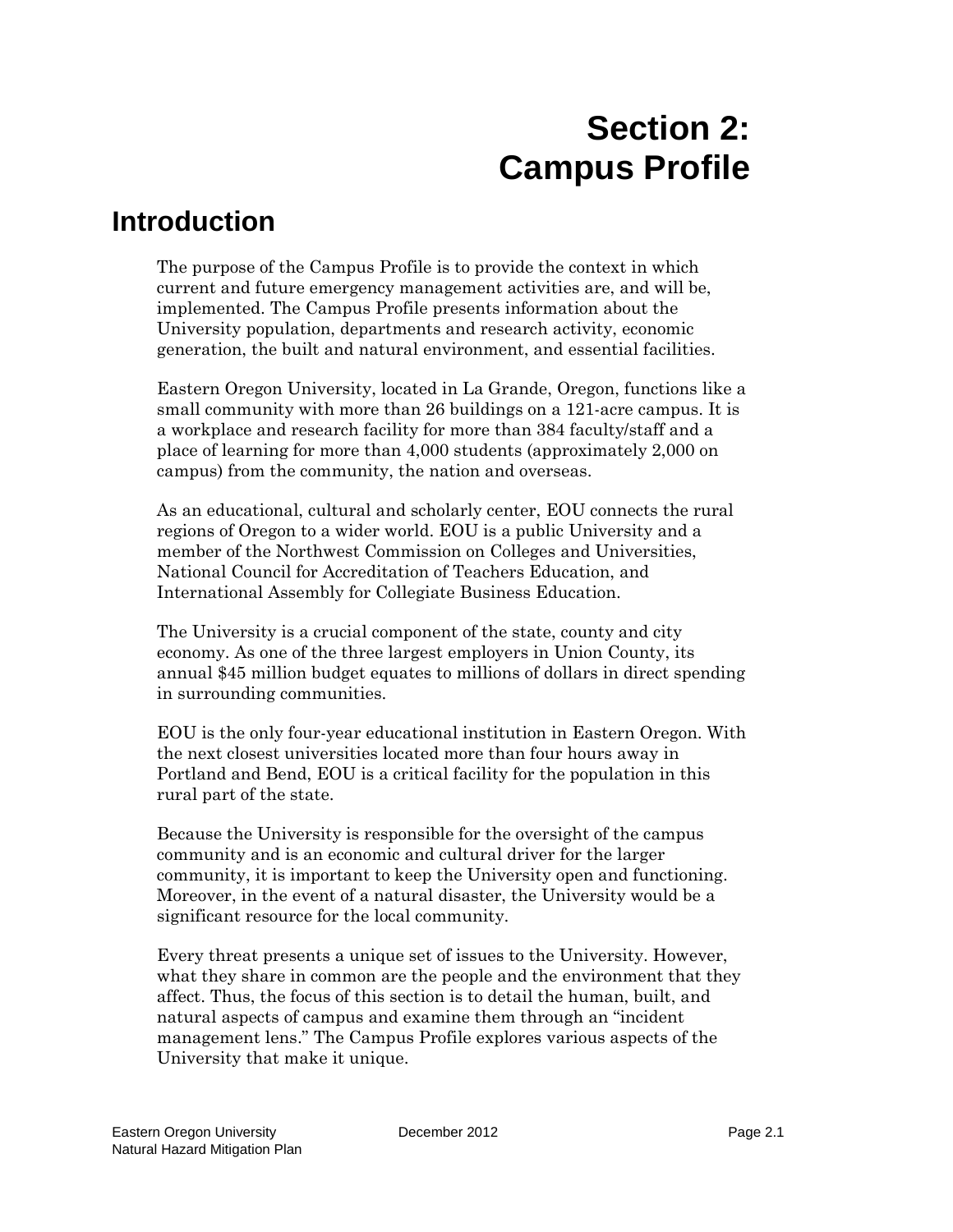# **Campus Population**

Preparedness, response, recovery, and mitigation/prevention activity must take into account the size and distribution of the campus community and its dynamic blend of students, faculty, staff and visitors. Effective preparedness, risk reduction, response, and recovery must be tailored and context-specific because there is no one-size-fits-all strategy. As a teaching institution, EOU has the opportunity to educate students about personal responsibility for hazard risk reduction while working with campus administration and departments to implement emergency management activities.

## **Students**

In fall 2012, the University had the following enrollment:

- 4,208 enrolled students
	- 1. 3,546 undergraduates
	- 2. 310 graduate students
- 442 non-admitted students.

In June 2012, 684 students graduated from EOU.

EOU offers an extensive range of classes online and onsite, and an increasing number of students take advantage of these flexible delivery formats. About half of the student population is enrolled online and the University operates 16 regional centers across the state. Approximately 2,000 students take some or all of their classes on campus.

Many students at EOU take courses on a part-time basis. The combined enrollment of 4,208 equates to 2,903 full-time equivalent (FTE) students. Of these, 62% are female and 38% are male. Additionally, the age breakdown of students is as follows:

- 44% age 20-29
- 17% age 19 years or younger
- 20% age 30-39
- $12\%$  age 40-49
- 6% age 50 years or older

Compared to other campuses in the Oregon University System, EOU has an older student population. The median age of students is 30 years, compared to 23 at the University of Oregon.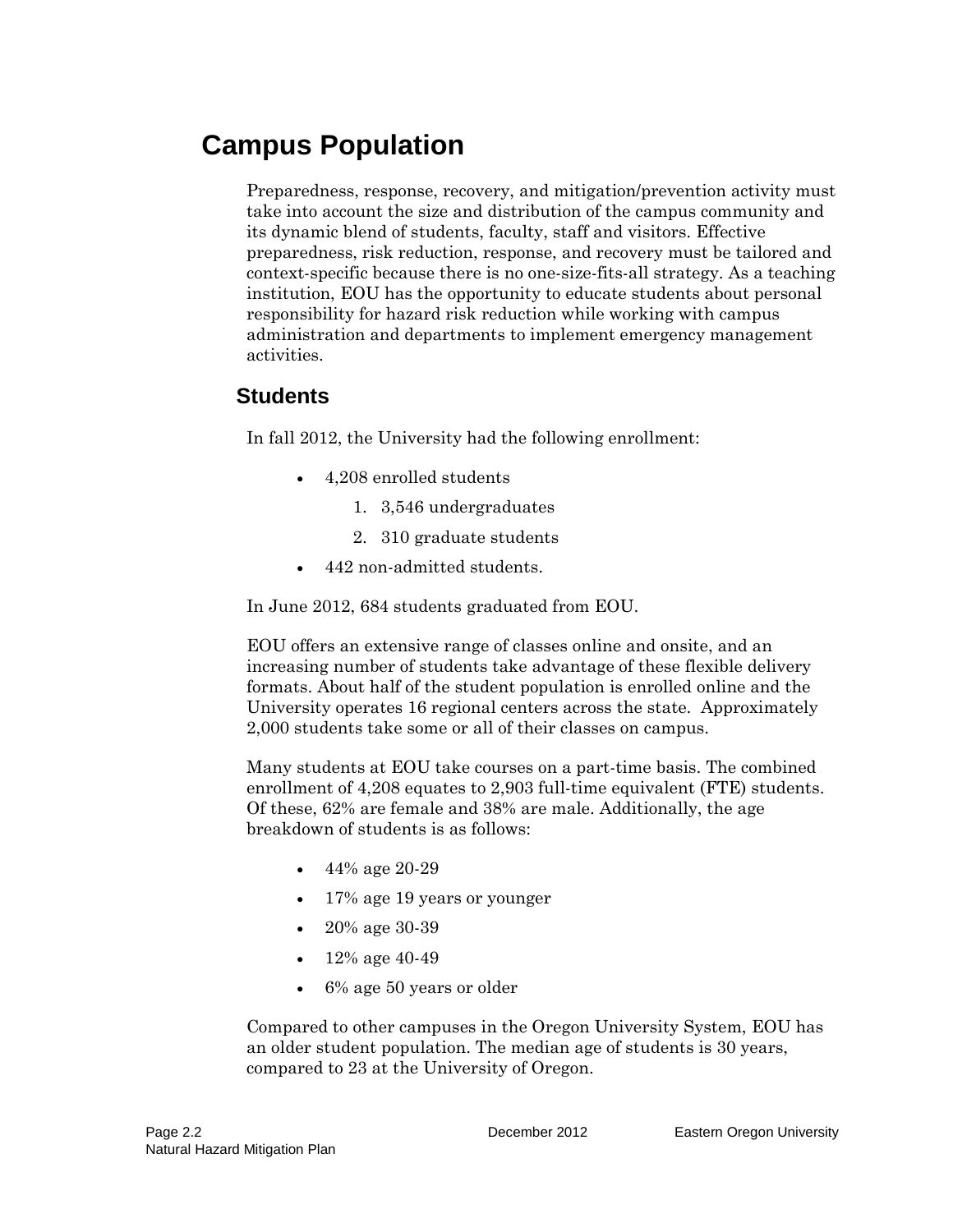73% of EOU students are from Oregon, with the most represented homecounties being Union, Umatilla and Multnomah. At the same time, students from Washington and Idaho account for almost 14% of the student population. International students represent 1% of the student body.

Students at EOU pursue their education in 24 academic majors and a number of pre-professional health programs in nursing, medicine, dentistry and related fields. The university is divided into three academic colleges:

- College of Education
- College of Business
- College of Arts & Sciences

## **Faculty and Staff**

The University employs approximately 117 full-time and 17 part-time faculty members, in addition to 250 other staff members. EOU is the third largest employer in Union County, providing jobs for approximately 3% of the county's total workforce.

# **Visitors**

Visitors come to the EOU campus for a variety of activities. Home games for the football team draw an average attendance of around 1,400 fans, or approximately 7,000 per season. Each of the 13 home games played by the men's and women's basketball teams draw around 1,000 attendees, bringing nearly 11,000 fans to the campus each year.

Beyond sports, the campus hosts a variety of programs including:

- Theater and performance arts productions
- Symphony and ensemble performances
- Art exhibitions
- Preview Days and campus tours
- Athletic and academic camps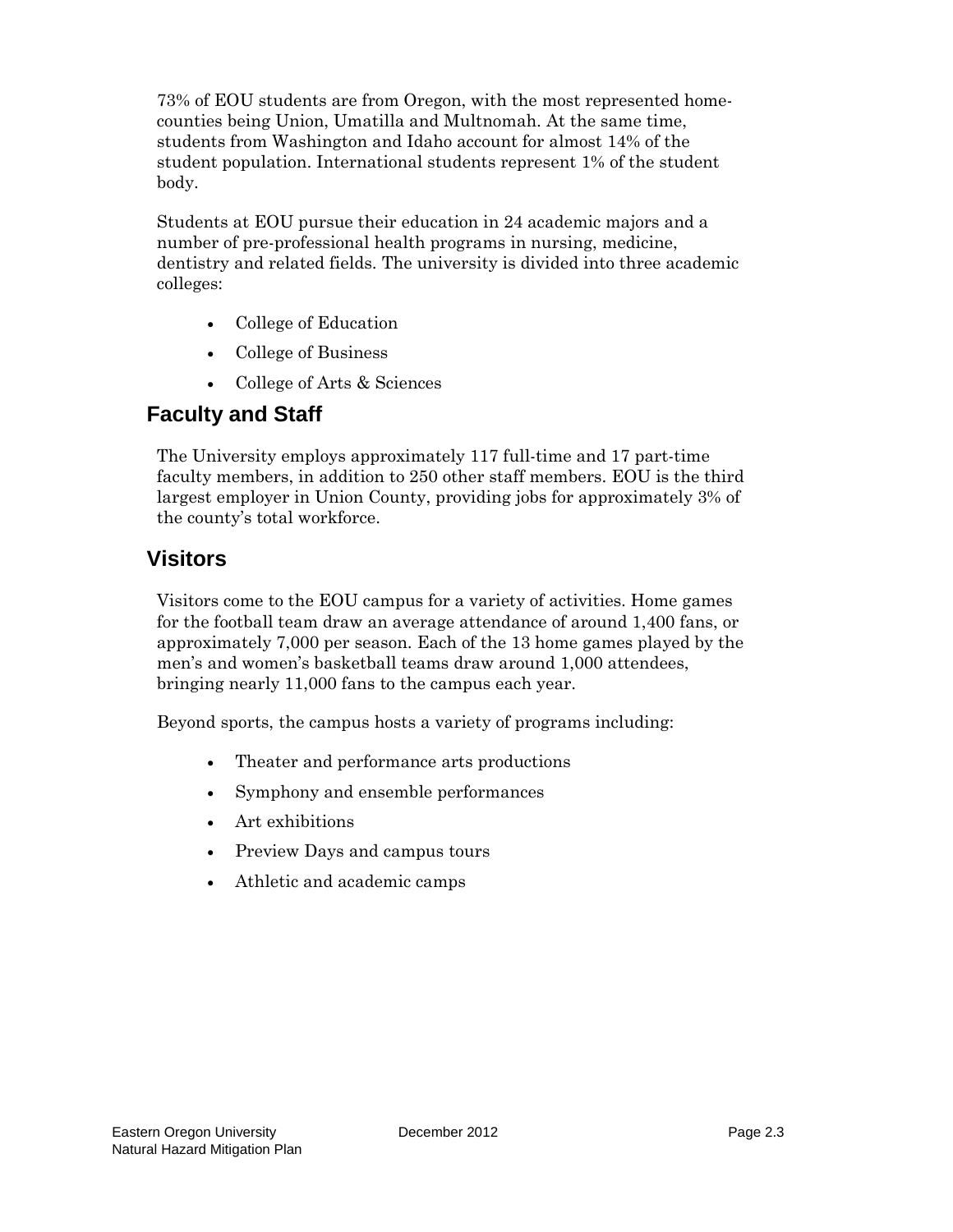# **Campus Occupancy**

To effectively address hazards/threats, the areas of campus most populated during the day were determined. Knowing which buildings have the greatest occupancy, and whether those occupants are students or faculty/staff, supports effective and targeted emergency management activities.

# **Day Population**

### **Students**

Enrollment records were examined to estimate which buildings on campus were the busiest during weekdays. Class enrollment is highest during fall term. The buildings that typically have the highest student occupancy are Badgley and Zabel Halls

## **Faculty and Staff**

Along with the student population, EOU's 384 employees are a critical component of the University community. Faculty and staff offices are dispersed throughout almost every building on campus.

# **Overnight Population**

The four campus residence halls have a maximum capacity of 510 students with an additional 16 units for students with families. Around 90% of students live off-campus.

- Aikut Hall: houses seniors and juniors and those older than 21.
- Daugherty & North halls: twin residence halls completed in 2005; combined occupancy of 270 students.
- Hunt Hall: houses approximately 100 students
- Loso Hall hosts many activities that may occur at night including theater and art events and study sessions at the Learning Center.
- Pierce Library is open as late as 11 p.m. on weekdays.

Loso Hall hosts many activities that may occur at night including theater and art events, museum activities, and courses at the Learning Center. Additionally, the library is open as late as 11pm on weekdays.

The majority of EOU students live off-campus in non-University-owned housing. Although the University does not have direct responsibility for students living in non-University owned housing, it should consider the impact of an emergency on these people and develop tailored emergency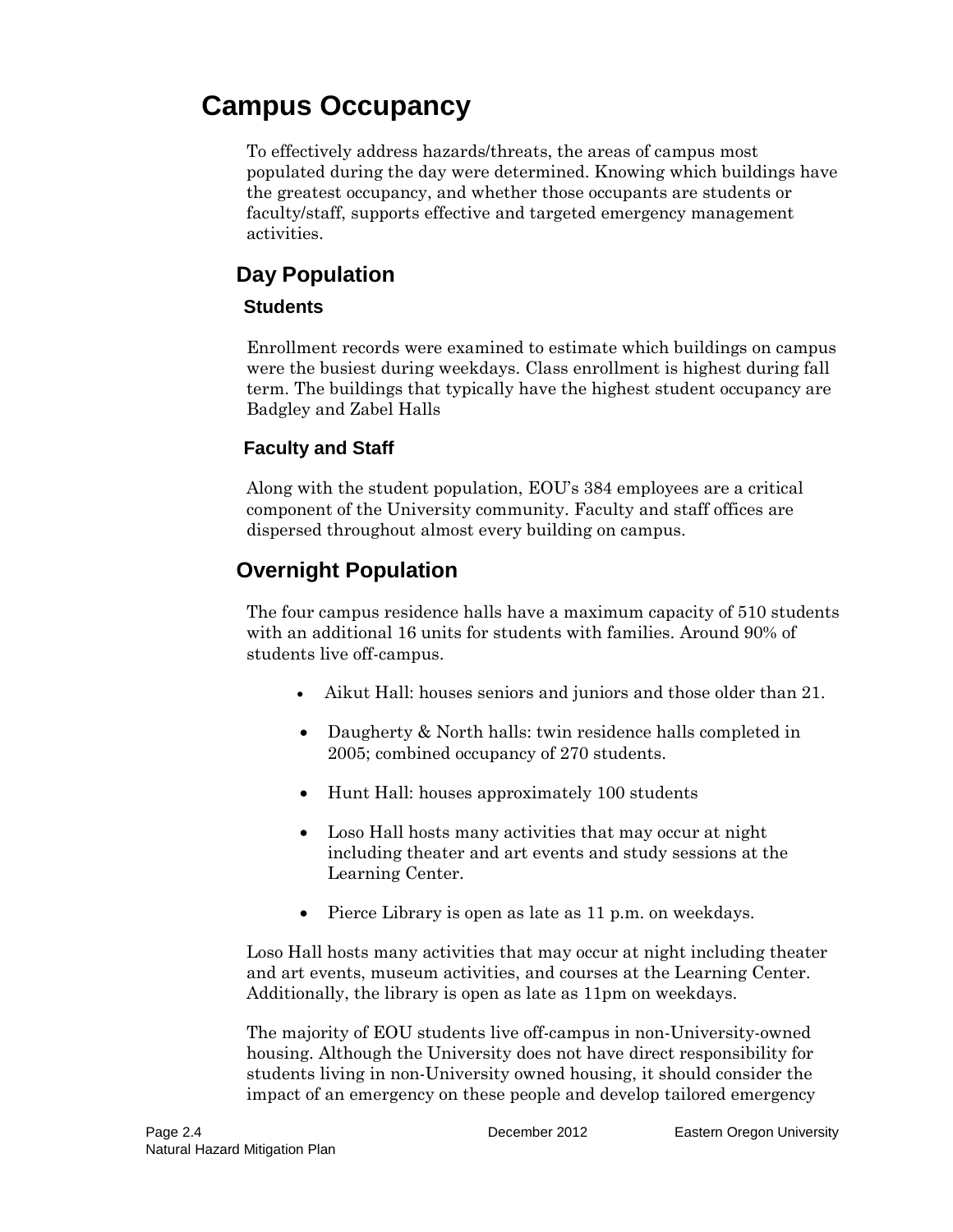management plans. In particular, utility systems vary for these buildings, which affect preparedness, mitigation, and response.

# **Off-campus locations**

In addition to the campus based facilities, EOU owns and operates buildings in Baker City, Elgin, La Grande and Union as part of the Eastern Oregon Head Start Program.

The President's house is also located just over a mile south east of the main campus at 809 Highland Drive.

# **University Research**

For fiscal year 2011, EOU received \$515,000 in research grants.

# **Economic Generation**

EOU is a crucial component of the county and city economy. The University's total budget in the 2010-2011 academic year was \$ 45,373,636. During this time, EOU worked with 652 vendors in Baker, Union and Wallowa counties and spent \$3,309,901 on services and supplies. Statewide, EOU worked with 1,692 vendors and spent a total of \$11,341,711 on services and supplies.

EOU is the third largest employer in Union County. For fiscal year 2011, the University's total labor budget was \$28.5 million. There are 134 full and part-time faculty, 250 full or part-time staff, and approximately 461 student employees.

If a catastrophe hit this major economic and learning center, the entire community would suffer. As noted in the *Building a Disaster-Resistant University Guide* (FEMA 2003), "disasters regularly force universities and colleges to suspend their primary activity – the teaching of students. Such closures disrupt the continuity of instruction and limit the ability of the institution to deliver services that students expect." In addition to disrupting teaching, one of the economic backbones of La Grande and Union County would be compromised.

# **University Organizational Structure**

Most departments and units involved in emergency management activities on campus support infrastructure, operations and the general goal of keeping EOU running safe and efficiently. Departments have been designed to create a strong infrastructure and are responsible to reduce vulnerability to emergencies and solve complex issues should a natural disaster occur. This section provides brief descriptions about the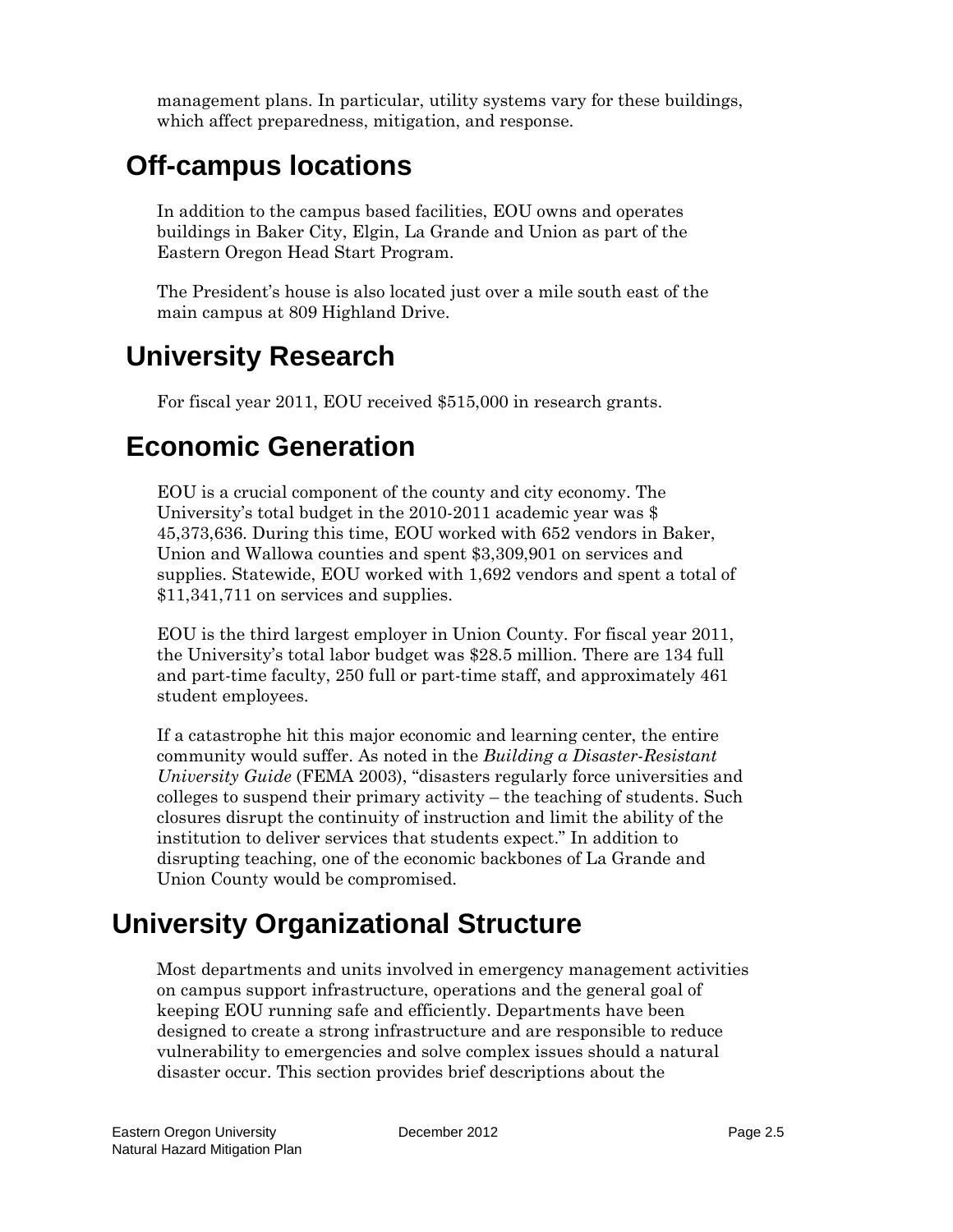departments that are most likely to be involved in emergency management functions. Organization charts are included as an appendix to this plan.

## **Vice President for Finance and Administration**

- Accounts Payable / Receivable
- Business Affairs
- Human Resources
- Information Technology
- Financial Aid
- Facilities and Planning
- Enterprise & Network Systems
- Payroll

### **Provost and Senior Vice President for Academic Affairs**

- Registrar and Enrollment Management
- Advising
- Colleges of Business; Education; and Arts & Sciences
- Library Services

## **Vice President for Student Affairs**

- Housing and Student Involvement
- Counseling Center
- Student Relations
- Student Health
- Multicultural Center

#### **Vice President for Advancement and Admissions; Executive Director of EOU Foundation**

- Advancement
- Admissions
- Alumni Programs
- Communications
- Development
- EOU Foundation
- International Programs
- Marketing

## **Director Athletics**

• Collegiate and intramural sports programs

# **Geography and Climate**

EOU is situated on 121 acres in the city of La Grande in Union County. The campus sits at the southwest end of the Grande Ronde Valley on an ancient alluvial plane. This plane is made up of a mixture of hardened rock and muddy sand (fanglomerate), which is the result of ice age movement of the land. There are two water sources on the southwest end of the valley, Mill Creek and Deal Creek. Their natural flow has in the past gone through a portion of the campus property. Though both creeks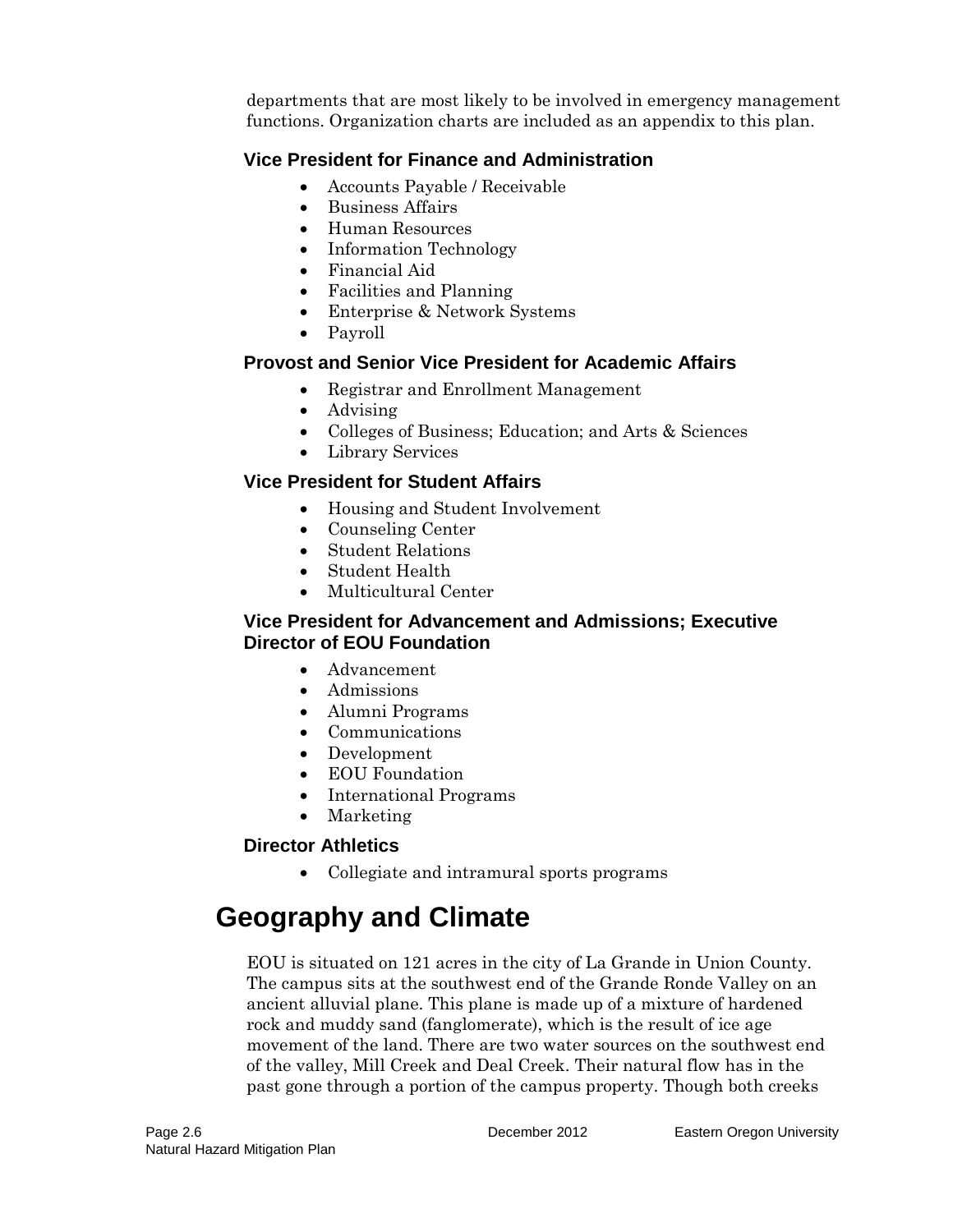are currently underground, there are plans to return the creeks to their natural flow patterns.

# **Built Environment**

EOU first opened its doors in 1929 with one building and an enrollment of just 200 students. Since then the University has grown into a 121-acre campus with 26 major buildings and 730,000 sq. ft. of space. The campus facilities are profiled in Table 2.1 below.

The risk to buildings can come from natural hazards, technological hazards, or human-caused hazards. Retrofitting buildings to be resilient against such hazards/threats is often costly and time consuming. In order to prioritize which buildings should receive attention a variety of characteristics must be considered: contents, structural materials, teaching and research functions, historic significance, and the value of the building structure.

In 2010, OUS Capital, Construction, Planning and Budget reported a deferred maintenance backlog of approximately \$13 million and a seismic improvement backlog of \$18 million on the EOU campus. The relative sizes of these backlogs are similar to those at the University of Oregon, Portland State University, and Southern Oregon University.

Additionally in 2012, EOU contracted with SERA architects to conduct a Building and Site Utilities Assessment. This visual assessment of campus buildings was a part of the update process for the EOU Master Plan.

# **Primary Building Structure Type**

The materials and structural systems used building construction are very important because they help determine how buildings will perform under stress, particularly during an earthquake. The buildings on the Eastern Oregon University Campus use a variety of structural materials, including concrete, wood, steel, and masonry (both reinforced and unreinforced). Additionally, a single building may contain more than one structural material, especially if that building has been expanded over time.

Many buildings on campus are wood frame structures. There are 4 buildings on campus with un-reinforced masonry structural systems from the early part of the 20th century.

# **Estimated Building Replacement Cost**

Table 2.1 shows estimated replacement costs for each building if it needed to be completely rebuilt today. These figures do not include the value of a building's contents. These estimates were calculated by the Oregon Department of Administrative Services in 2005. Badgley Hall is by far the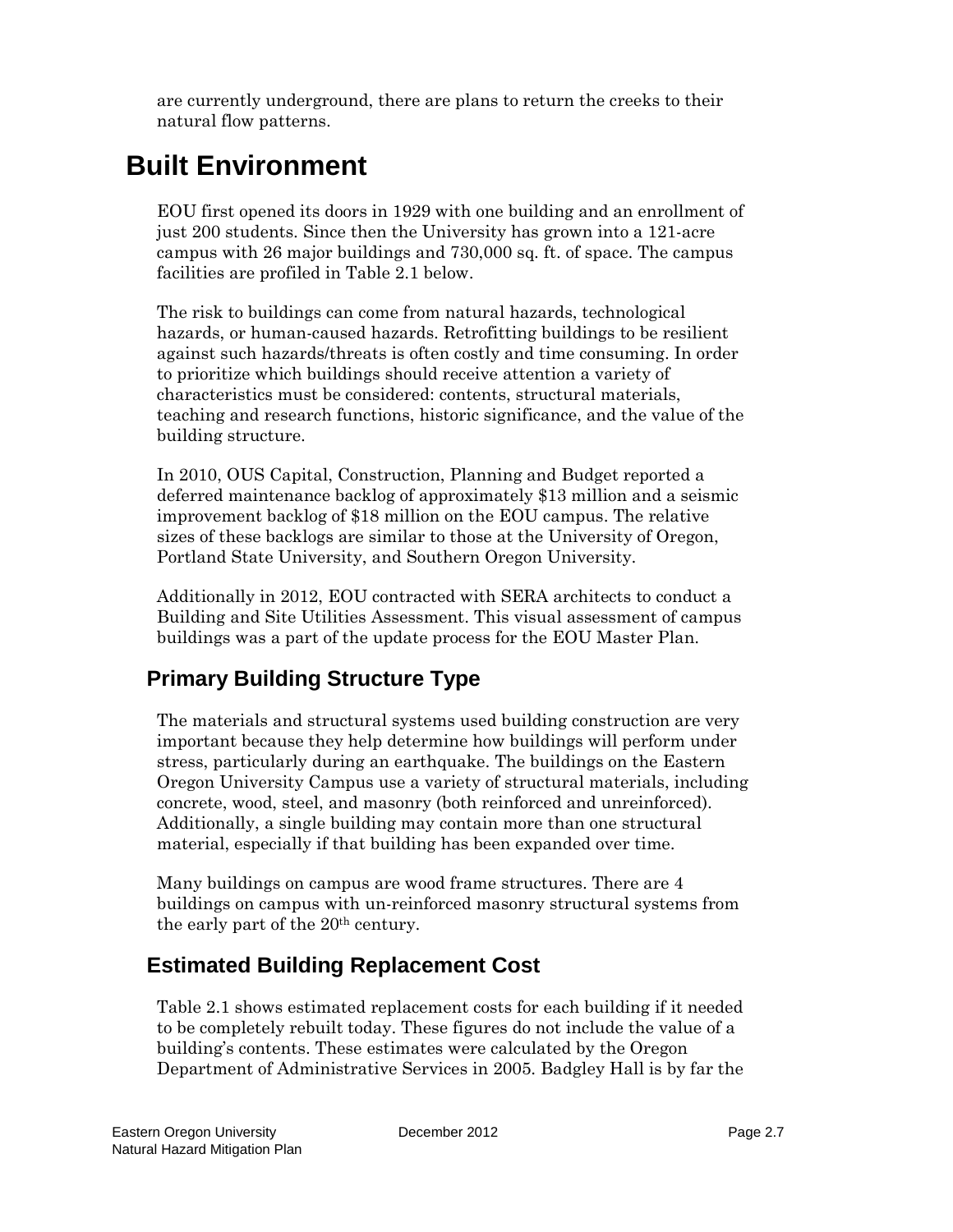most expensive building in terms of replacement cost, followed by Loso Hall and Quinn Coliseum.

# **Fixed Assets Value**

Table 2.1 presents the estimated value of contents located within buildings on the EOU campus. This includes major assets and equipment such as scientific instruments, library collections, and musical instruments. It does not include furniture, personal belongings, common electronics, and research records nor is this data robust for all campus buildings. The buildings with the most significant fixed assets are the Pierce Library and Inlow Hall.

# **Historic and Cultural Resources**

Sections of campus are on the National Historic Registry because the grounds were used as a Native American burial ground prior to the settlement of La Grande. As such, construction projects often require participation from an archeological team.

## **Historic Buildings**

Inlow Hall, built in 1929, is on the National Historic Places registry and on the State Historic Registry. The Grand Staircase, just to the north of Inlow Hall, is also on the National Historic Places registry but is closed to use as ground movement has made the structure unsafe.

Pierce Library, built in 1949 and renovated in 2012, has extensive literary collections, including the general collection as well as specialized collections such as a Law Library, Youth Collection, Oregon Collection and Native American Collection. Pierce Library provides an invaluable cultural component to the EOU campus and has been designated a "building of historic significance". The library's collection includes over 153,000 book volumes and 1,300 periodical titles, together with extensive holdings in maps, U.S. government publications, Oregon documents, audio-visuals and microforms. This all adds up to over 660,000 items.

In 2012, the historic Ackerman Gymnasium reopened after renovation as the "David E. Gilbert Center" and will host a range of campus and community events.

Loso Hall is the location of the two performance venues available at EOU. McKenzie Theatre seats 436 and Schwarz Theatre seats 110, and both are used year-round for concerts and plays. Also located in Loso is Nightingale Gallery, which showcases the artwork of students and artists from the surrounding area. EOU has an extensive art collection that has never been appraised to determine its value.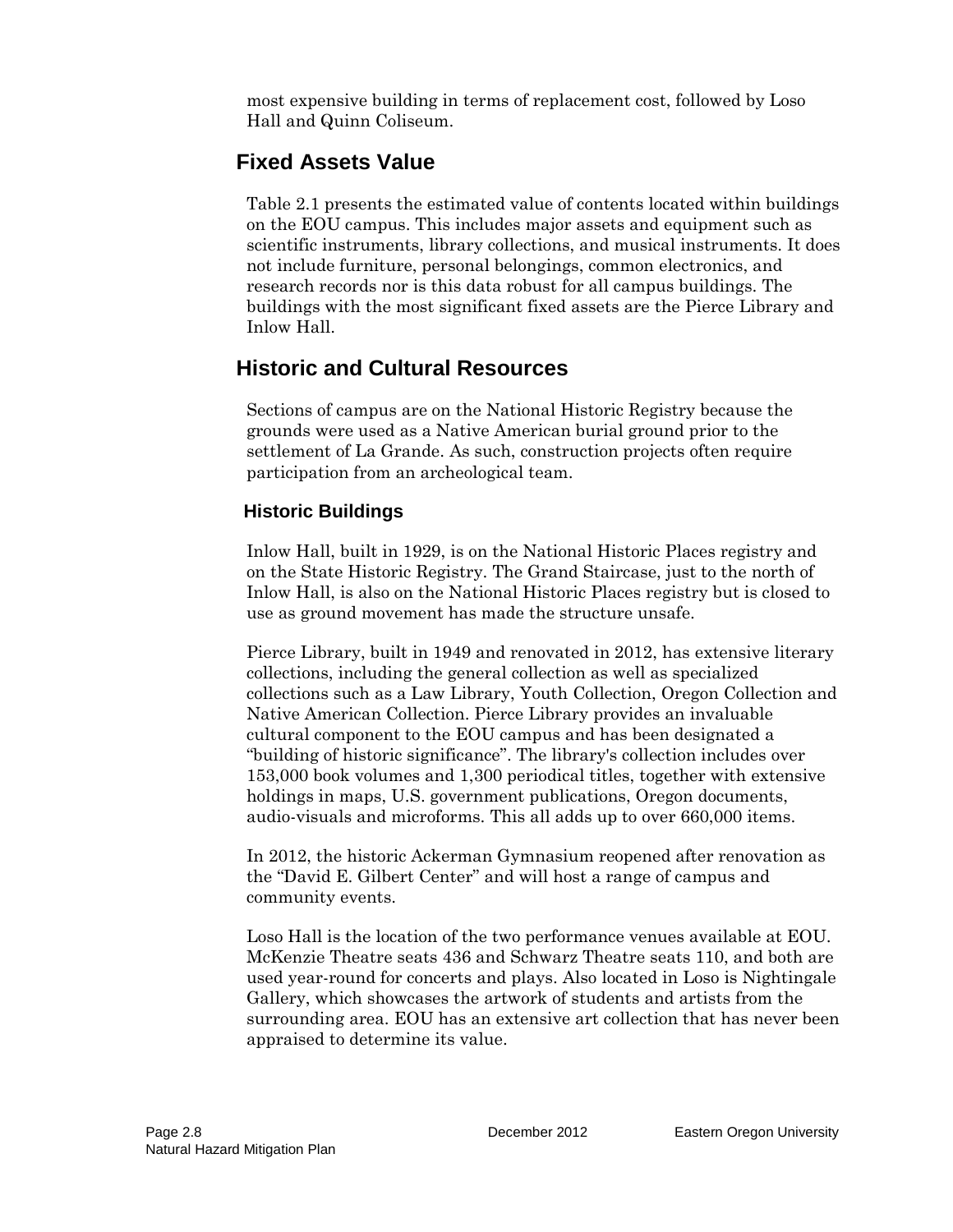# **Buildings with Hazardous Material**

Hazardous materials can present a significant risk to life safety, especially during an earthquake, fire, or other building-damaging event. On campus, hazardous materials exist in a variety of forms, such as laboratory chemicals, cleaning supplies, fuels, and pressurized gases.

Hazardous materials used at EOU are stored in Badgley Hall, Loso Hall and the Physical Plant. An annual inventory of hazardous materials is performed and submitted to the Office of the State Fire Marshal (OSFM) via an annual Hazardous Substance Information Survey (HSIS). A list of chemicals and locations is available.



**Figure 2.1 La Grande and Eastern Oregon University Campus, 2012**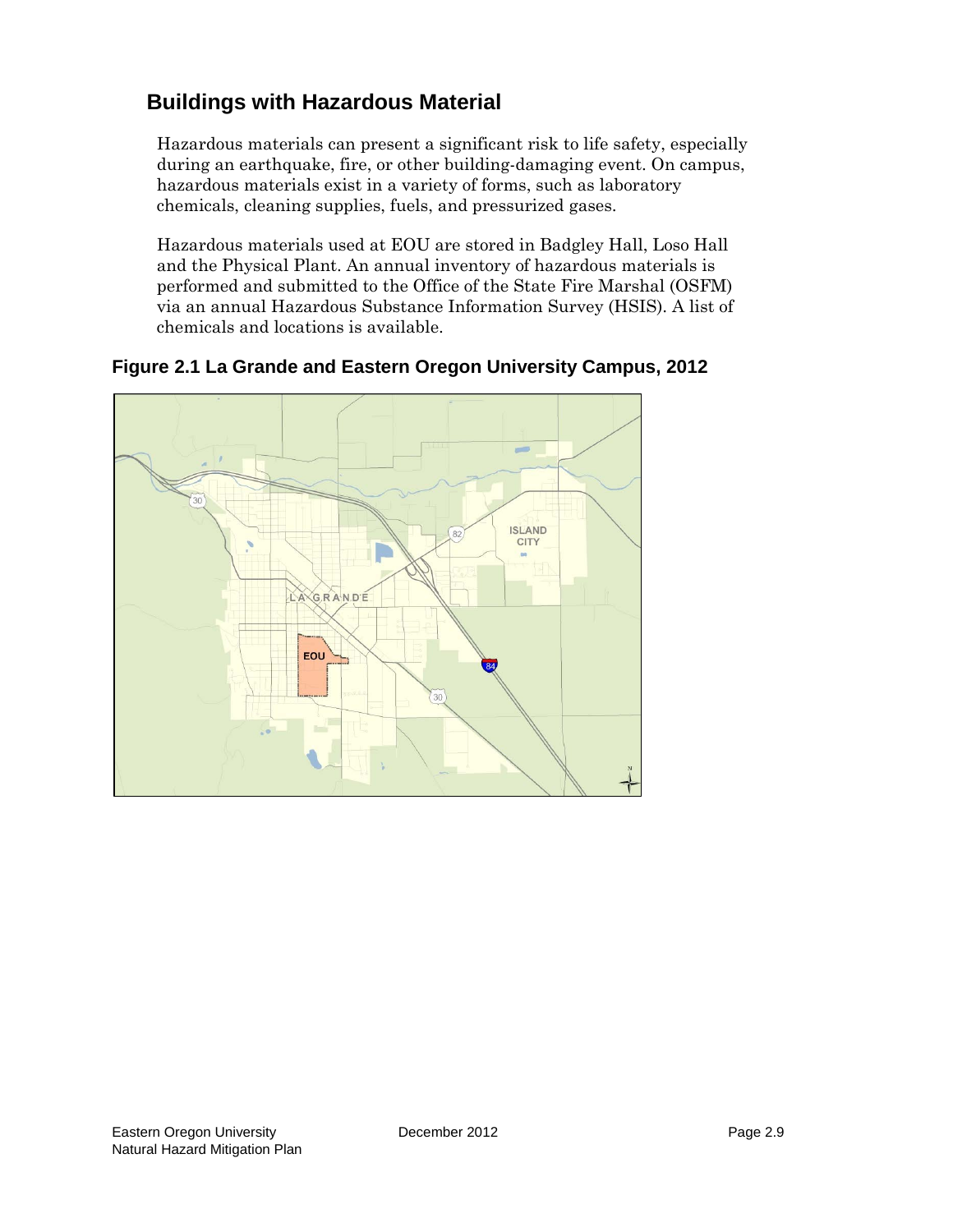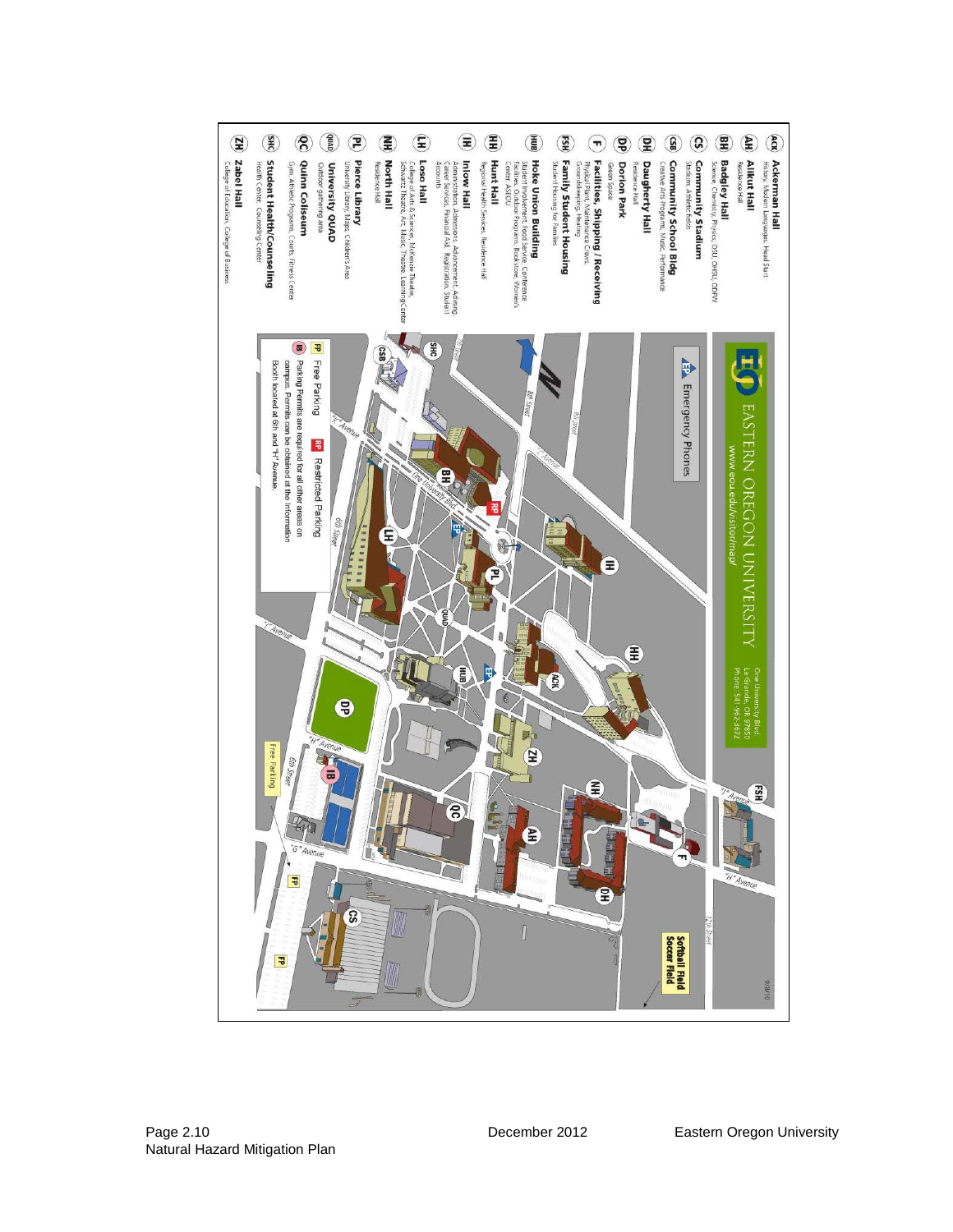|                             | <b>Square Ft</b> | <b>Structure</b>        |                   |                     |
|-----------------------------|------------------|-------------------------|-------------------|---------------------|
| <b>Academic buildings</b>   | (gross)          | <b>Replacement Cost</b> | <b>Year Built</b> | <b>Structure</b>    |
| Ackerman Hall               | 38,978           | \$15,962,789            | 1935              | Masonry/Frame       |
| <b>Badgley Hall Science</b> |                  |                         |                   | Steel Frame/Pan     |
| Center                      | 31,030           | \$17,106,679            | 1966              | deck concrete       |
| <b>Badgley Hall Science</b> |                  |                         |                   |                     |
| Center                      | 99,878           | \$55,062,226            | 2004              | Steel Frame/        |
| Community School of         |                  |                         |                   |                     |
| the Arts                    | 3,000            | \$867,823               | 1945              | Wood Frame          |
|                             |                  |                         |                   | Masonry/Frame.      |
|                             |                  |                         |                   | Seismic upgrades in |
| <b>Inlow Hall</b>           | 40,587           | \$15,662,782            | 1929              | 2010                |
| Loso Hall                   | 83,137           | \$32,083,099            | 1987              | <b>Steel Frame</b>  |
|                             |                  |                         |                   | Wood/steel. 5.5 M   |
| Pierce Library              | 40,294           | \$15,549,712            | 1949              | renovation in 2012  |
| Zabel Hall                  | 50,978           | \$19,672,736            | 1974              | Wood/steel          |
|                             |                  |                         |                   |                     |
| <b>Total</b>                | 400,118          | \$175,822,500           |                   |                     |
| <b>Athletic Buildings</b>   |                  |                         |                   |                     |
| <b>Concession Stand</b>     | 750              | \$307,150               | 2004              | Wood Frame          |
| Physical Ed Storage         | 370              | \$69,936                | 1984              | <b>Wood Frame</b>   |
| Quinn Coliseum              | 85,295           | \$34,931,143            | 1958              | Wood/steel          |
| <b>Quinn Community</b>      |                  |                         |                   |                     |
| Stadium                     | 10,000           | \$4,095,333             | 1987              | Wood/steel          |
| <b>Total</b>                | 96,415           | \$39,403,562            |                   |                     |
| <b>Housing Buildings</b>    |                  |                         |                   |                     |
| <b>Alikut Hall</b>          | 43,820           | \$17,945,750            | 1996              | Wood Frame          |
| Daugherty Hall              | 42,195           | \$13,292,506            | 2006              | Wood Frame          |
| <b>Eocene Courts</b>        | 9,853            | \$3,103,947             | 1962              | Wood Frame          |
| <b>Eocene Managers</b>      |                  |                         |                   |                     |
| House                       | 1,800            | \$567,046               | 1999              | <b>Wood Frame</b>   |
| Hunt Hall                   | 18,274           | \$5,756,778             |                   | Masonry/Frame       |
| North Hall                  | 42,195           | \$13,292,506            | 2006              | <b>Wood Frame</b>   |
| <b>Totals</b>               | 158,137          | \$53,958,533            |                   |                     |
| Student/Support             |                  |                         |                   |                     |
| buildings                   |                  |                         |                   |                     |
| David E. Gilbert            |                  |                         |                   | Masonry/Frame,      |
| Center                      | 12,236           | \$3,854,654             | 1935              | 2011 renovation     |
| Dorm Maintenance            |                  |                         |                   |                     |
| Shop                        | 1,500            | \$354,404               | 2006              | Wood Frame          |
| <b>Hazmat Storage</b>       | 270              | \$51,034                | 2004              | Wood Frame          |
|                             |                  |                         |                   | Steel Frame. 5.4 M  |
| <b>Hoke Student Center</b>  | 58,476           | \$22,566,262            | 1973              | renovation in 2012  |
| Hunt Hall                   | 53,022           | \$15,016,043            | 1939              | Masonry/Frame       |

# **Table 2.1 Structural Summary, 2010**

Eastern Oregon University December 2012 Page 2.11 Natural Hazard Mitigation Plan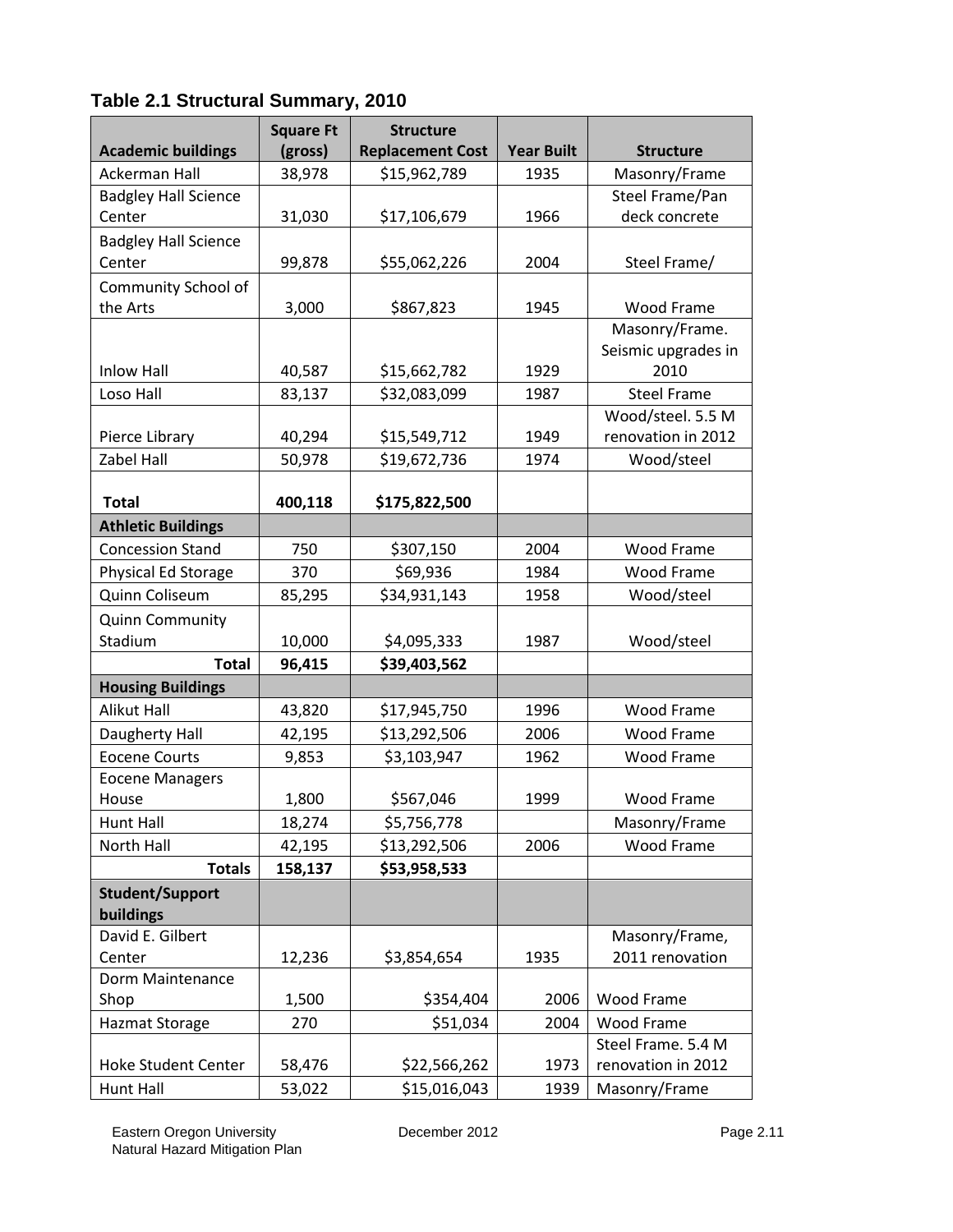| <b>Information Booth</b>    | 100     | \$18,902     | 1990   | Wood Frame     |
|-----------------------------|---------|--------------|--------|----------------|
| <b>KEOL</b>                 | 1,843   | \$478,839    | 1930's | Wood Frame     |
| <b>Physical Plant</b>       | 4,662   | \$1,101,487  | 1970   | Wood Frame     |
| <b>Physical Plant</b>       |         |              |        |                |
| <b>Services</b>             | 10,078  | \$2,381,121  | 2001   | Wood Frame     |
| <b>Physical Plant</b>       |         |              |        |                |
| Storage                     | 3,840   | \$725,819    | 1989   | Wood / Conrete |
| <b>Student Health</b>       | 2,600   | \$778,113    | 1945   | Wood Frame     |
| Total                       | 151,345 | \$43,472,024 |        |                |
| <b>Off campus buildings</b> |         |              |        |                |
| <b>Elgin Head Start</b>     | 2,650   | \$1,041,947  | 1965   | Modular/       |
| <b>Integrated Services</b>  |         |              |        |                |
| <b>Building</b>             | 32,400  | \$12,503,367 | 2003   | Post Beam/     |
| La Grande Head Start        |         |              |        | Modular/wood   |
| <b>Building 1</b>           | 1,800   | \$694,631    | 2004   | frame          |
| La Grande Head Start        |         |              |        | Modular/wood   |
| <b>Building 2</b>           | 2,700   | \$1,041,947  | 1965   | frame          |
| President's residence       | 3,500   | \$1,240,413  | 1987   | Wood frame     |
| Total                       | 43,050  | \$16,522,305 |        |                |

Source: EOU Building Inventory, 2010 and the OUS building Inventory, 2010

## **Academic Buildings**

#### **Ackerman Hall**

• Built in 1935 as a teaching and lab school for teachers, today Ackerman houses the Social Sciences and Modern Languages departments and nine classrooms.

#### **David E Gilbert Center**

• Formerly the Ackerman Gymnasium, this building was built in 1935 and served as a gymnasium for many decades. It was remodeled in 2011 and now serves as an event space for campus and community events.

#### **Badgley Hall**

• Badgley Hall is a state-of-the-art science complex housing undergraduate and faculty research, classrooms and staff offices. This facility also houses partners of EOU, including Oregon Health and Sciences University, Oregon State University and the Oregon Department of Fish and Wildlife labs. The original Badgley Hall (now the west wing) was built in 1965 and remodeled in 2004 as part of a \$30 million project that included the construction of the center and east wings.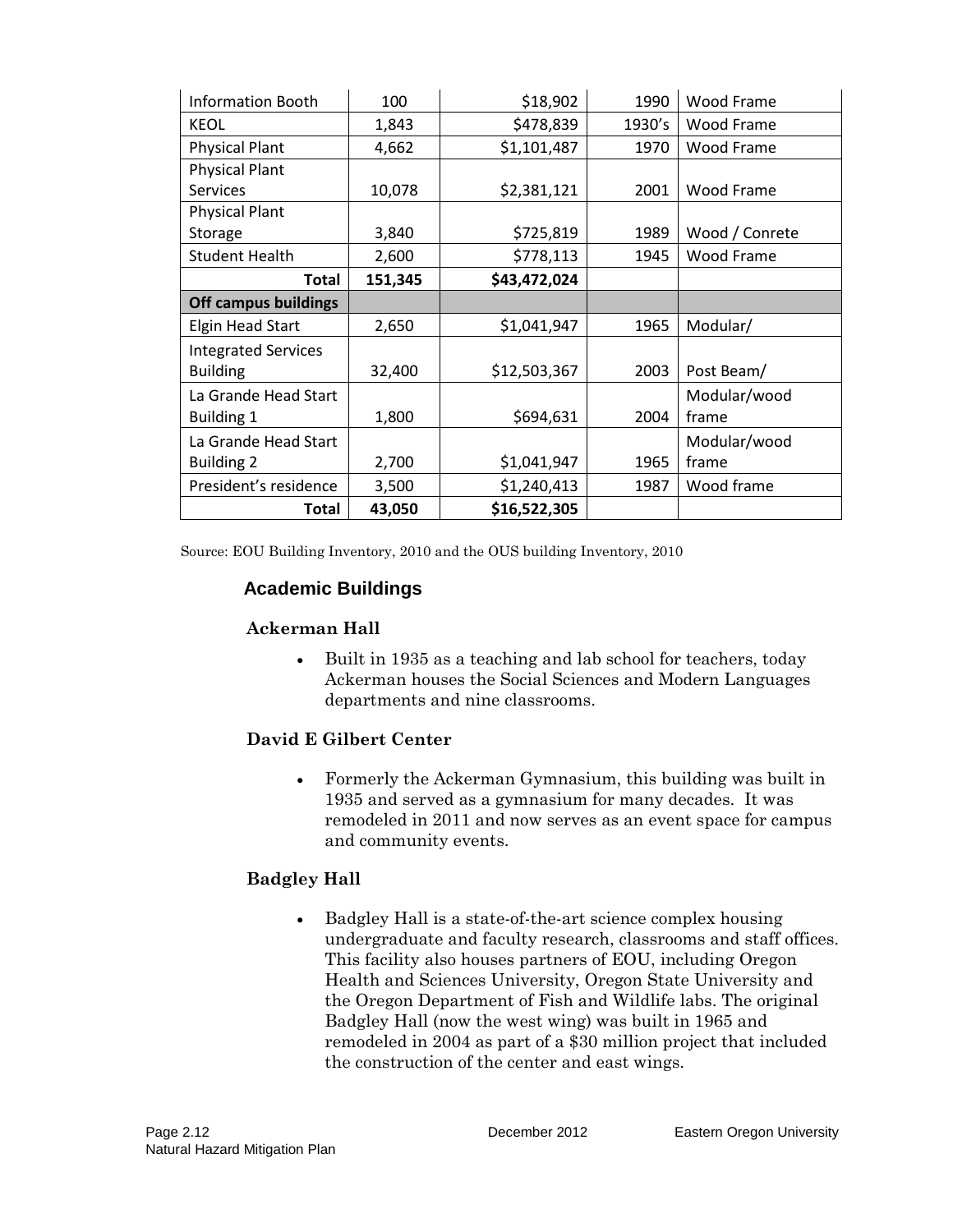#### **Community School of the Arts Building**

• Originally built in 1945 as a two story, four bedroom residence, it was acquired by the University and converted into office and flex space.

#### **Inlow Hall**

• Built in 1929, Inlow Hall is on the National Historic Registry. Remodeling in 2009 included a seismic retrofit to make the building better able to withstand an earthquake. Inlow is the main administration building and home to all student service offices, including Admissions, the Registrar, Financial Aid, Student Affairs and the President's Office. The building was designed by architect John Bennes and retains its original Renaissance style.

#### **Loso Hall**

• Built in 1987, Loso Hall is home to the College of Arts and Sciences. There are two performance halls in Loso; McKenzie Theatre, seating 436 and Schwarz Theatre, seating 122. Nightingale Gallery is also located in Loso and is the primary art gallery for EOU. Other services that are located in Loso include the Learning Center and Disabilities Services offices, as well as several labs and computer labs, classrooms and staff offices.

#### **Pierce Library**

• Built in 1949, Pierce Library recently underwent a major renovation, which included seismic retrofitting. The library houses a general collection as well as specialized collections including a Law Library, Youth Collection, Oregon Collection and Native American Collection. Pierce also contains a variety of student study areas and a student computer lab.

#### **Zabel Hall**

• Built in 1974, Zabel Hall is the home to the College of Education and the College of Business. Zabel houses academic classrooms and faculty/staff offices.

#### **Athletic Buildings**

#### **Community Stadium**

• EOU's main sports stadium and field, Community Stadium is the primary venue for the EOU Mountaineer and the La Grande Tiger High School football teams. Remodeling in 2003 included a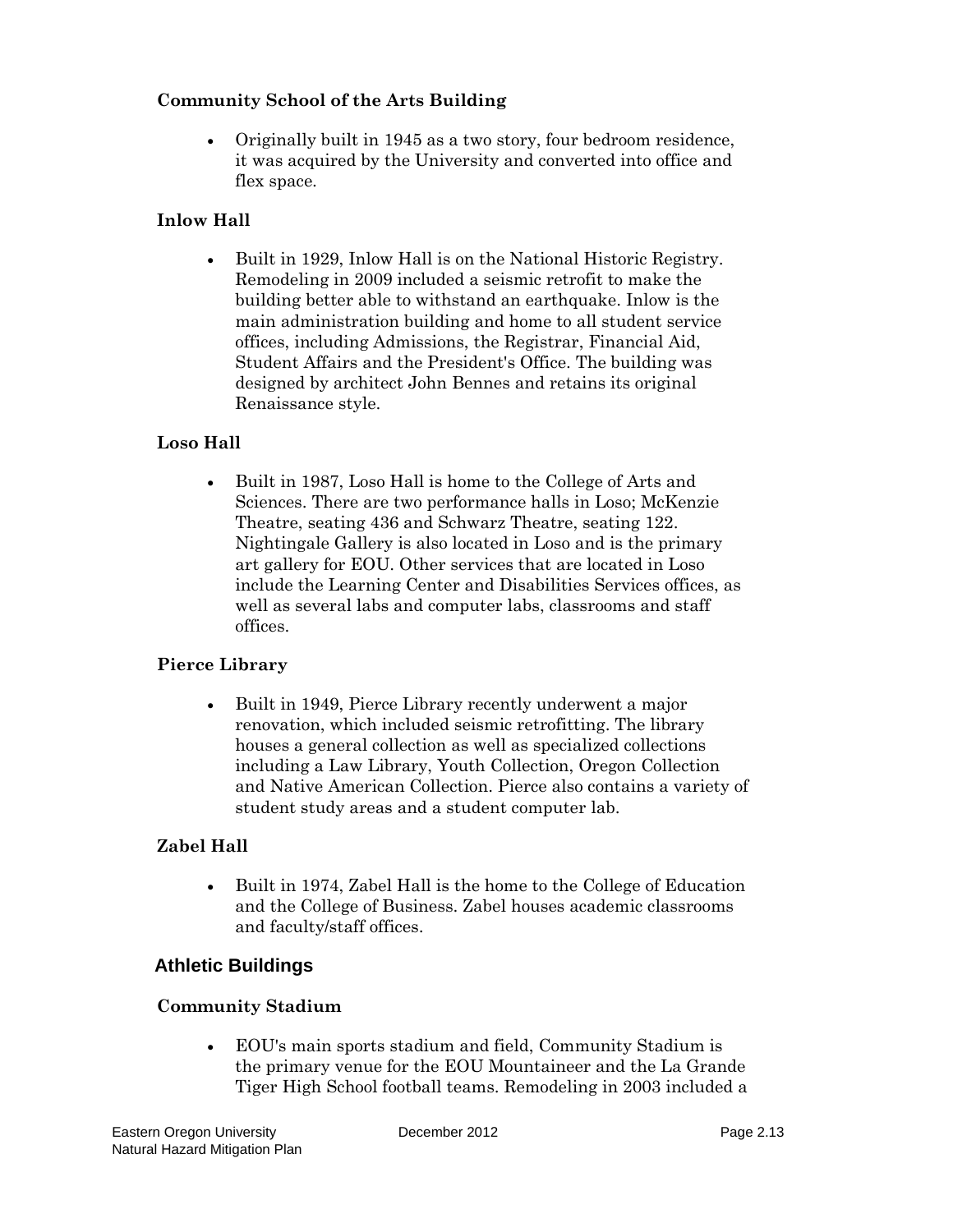new concession stand, new ADA accessible restrooms, and additional seating and press boxes.

#### **Quinn Coliseum**

• Built in 1958 with a gross area of 71,295 square feet, Quinn Coliseum underwent a remodeling in 2003 that saw the addition of team locker rooms and a fitness center. Quinn is considered a multi-use facility that houses the physical education offices, a main gym and a practice gym, a climbing wall, racquetball court and four classrooms.

## **Housing Buildings**

## **Alikut Hall**

• Alikut Hall, built in 1996, is a student housing facility with 96 beds.

## **Daugherty and North Halls**

• Built in 2005, North Hall and Daugherty Hall are the two newest housing facilities on campus. The halls provide housing for 270 students and the buildings surround an inner courtyard and gallery with plenty of green space.

### **Eocene Courts**

• Located just east of the main campus, Eocene Court provides University-owned housing with 16 separate apartments for students with families.

## **Hunt Hall**

• Built in 1939, Hunt Hall was EOU's original residence hall with 71,296 square feet. Currently, 18,274 square feet are used for residential living, with a total of 145 beds.

## **Student / Support Buildings**

## **Hoke Union Building**

• Built in 1973 as the student union, Hoke houses the dining services for the residence halls and offices for Residence Life and Student Activities. The Voice student newspaper has offices in Hoke, as do all student clubs. Hoke is also home to the Multicultural Center, the EOU Bookstore and the Outdoor Program, as well as many meeting rooms used by campus and local groups.

## **Hunt Hall**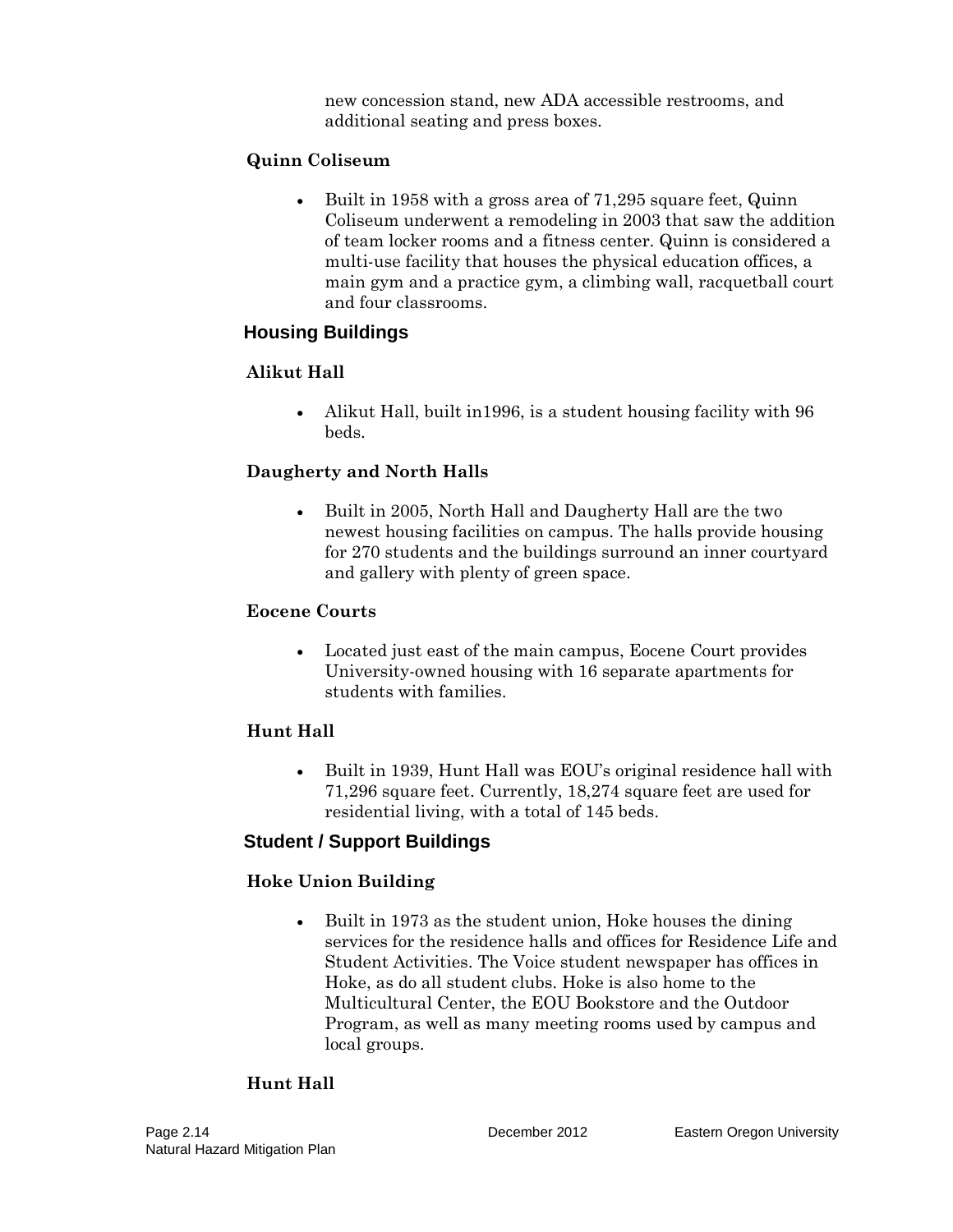• Built in 1939, Hunt Hall was EOU's original residence hall with 71,296 square feet. At this time, 18,274 square feet are used for storage of surplus items, and another 18,274 square feet are used for academic support. The remaining area is still used as a residence hall.

#### **KEOL Radio Station**

• Built in the 1930's as the original residence of the University President, this building is currently home to the campus radio station.

### **Student Health and the Counseling Center**

• The Student Health and Counseling Center was built in 1945 and houses these offices exclusively.

## **Physical Plant (Facilities and Planning)**

• Located on the east side of campus, the Physical Plant consists of two main buildings. The primary building houses the Facilities and Planning offices, maintenance and carpenter shops, and the central heating plant. The second building was constructed in 2001 and serves as a warehouse to store campus and grounds equipment, custodial supplies and equipment, and some surplus items.

## **Off Campus Buildings**

#### **Integrated Services Building**

• An administrative building built in 2003. This building is leased out to DHS and other state offices. This building has a total of 32,400 gross square feet. Replacement Value as of 2009 was estimated at \$1,198,397.00. EOU maintains two classrooms in this building and shares common areas with the state agencies.

#### **University President's Residence**

• Built in 1987, the President's residence is a 3,500 square foot single-story home located just below the tree line of the valley.

# **Infrastructure**

Infrastructure is another feature essential to the development of an effective emergency management strategy. Infrastructure refers to the basic facilities, services, and installations needed for the functioning of a community, such as transportation networks, communications systems, sewer service, and water and electricity distribution lines. This section provides an overview of the utility infrastructure that services EOU.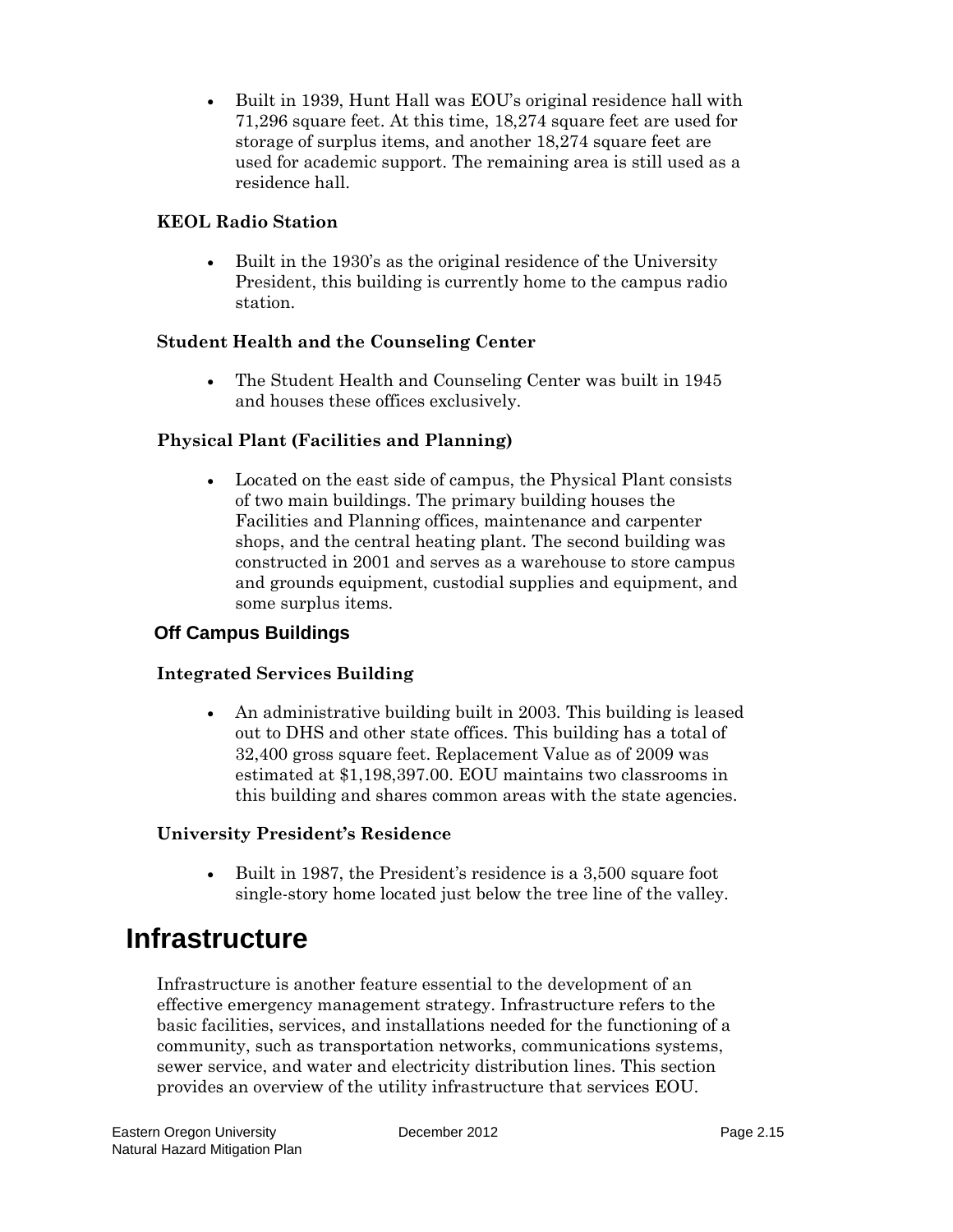| Utility                                           | Source                                    | Distribution to<br>Campus                | <b>Concerns or Issues</b>                                                     |
|---------------------------------------------------|-------------------------------------------|------------------------------------------|-------------------------------------------------------------------------------|
| Electricity                                       | Oregon Trail<br>Electrical<br>Cooperative | Underground /<br>campus tunnel<br>system | Generators are on several<br>facilities. Disruptions during<br>severe weather |
| Water                                             | City of La<br>Grande                      | Campus pipes via<br>tunnel system        | Also connected to steam<br>provision and chilled water.                       |
| Communications<br>(telephone and<br>data lines)   | Pierce Library,<br>Inlow Hall             |                                          | UPS and generator back ups                                                    |
| Life Safety and<br>Security Lines<br>(call boxes) |                                           |                                          |                                                                               |
| Sewer (Sanitary<br>and storm water)               | City of La<br>Grande                      | Campus plumbing                          |                                                                               |

### **Table 2.2. Campus Utilities**

## **Electricity**

EOU's campus-owned primary electrical distribution system receives electrical service from Oregon Trail Electrical Cooperative and supplies electrical power to all building distribution panels on campus. Overhead lines are used to supply power to the border of campus; once inside the border of campus, all power lines are buried. EOU has emergency generators at five buildings. At Inlow, the generator supplies power to the server room, emergency lights and the air handling units. At Badgley, it provides power to the air handlers, lighting, and dedicated emergency circuits for the freezers, etc. At Loso Hall, it powers the lighting. At Pierce, it powers the server room and lighting. And at Quinn, it powers the lighting.

#### **Water**

Potable water is furnished by buried pipes by the City of La Grande Water Department to the water distribution systems on the EOU campus. The City of La Grande is responsible for the distribution network until it reaches campus. At that point, EOU has responsibility for the maintenance and operation of the system. The water provided is used for public health and safety, human consumption, operation of basic sanitary services, fire suppression systems and the campus heating system.

#### **Sewer**

EOU is responsible for the sewer system on campus until it connects with the sewer system of the City of La Grande. At that point, the city assumes maintenance responsibilities.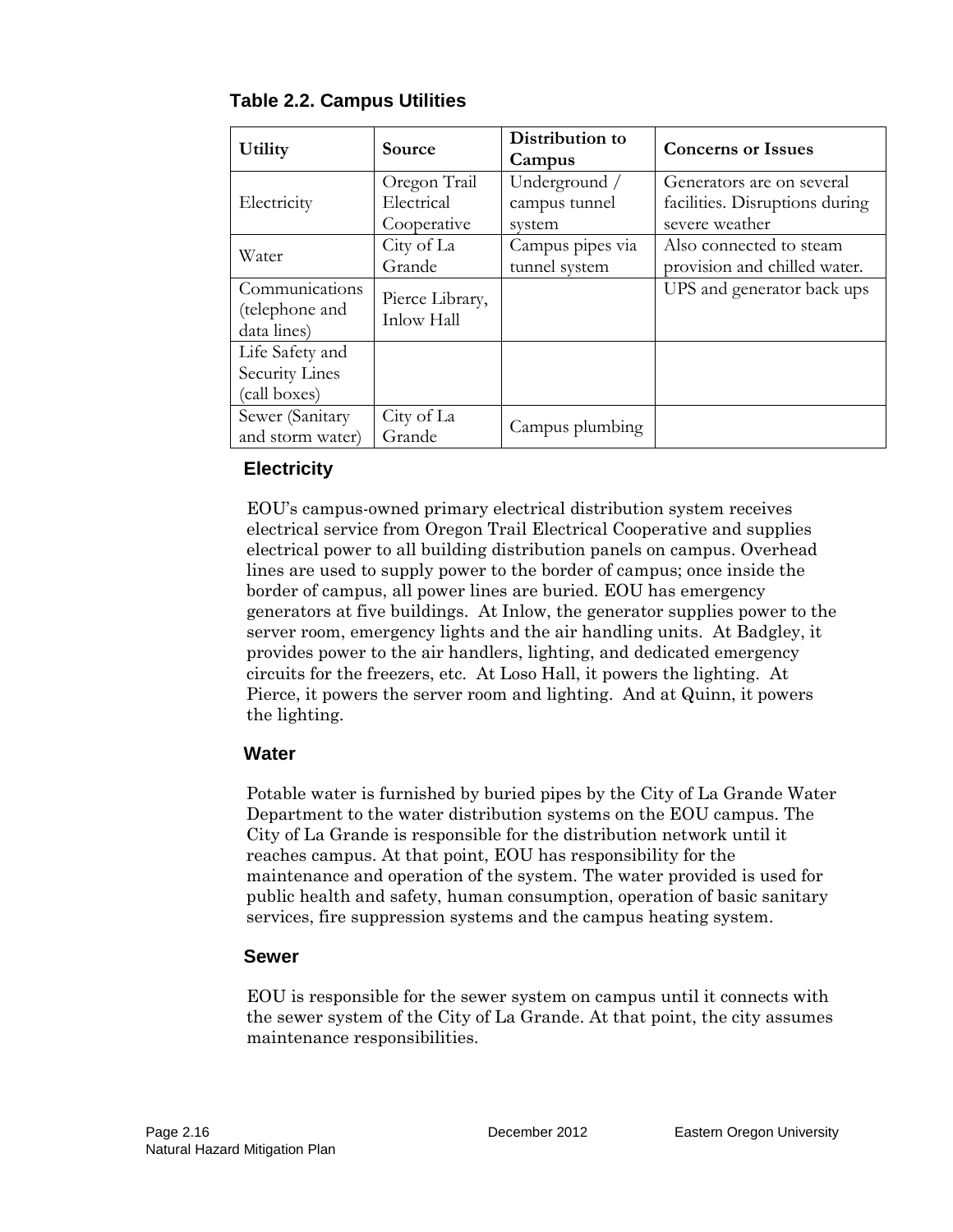## **Telecommunications**

EOU's voice and data communications infrastructure is comprised of a core hub located in Pierce Library and all buildings on campus are connected to this hub. This core hub, including the entire main distribution frame (MDF) connections for the library itself, is backed up by an uninterruptable power supply (UPS) and a backup generator.

EOU's server room is located in Inlow Hall. This room is also backed up by both UPS systems and a generator. Each building (including Inlow and Pierce) has an MDF where they are interconnected with the core hub in Pierce. There are voice communication cables and data backbone cables (copper and fiber) interconnecting these rooms with 1 to 6 intermediate distribution frames (IDF) per building. These IDF's provide interconnection points from the main backbone cabling to desktop services for the end user.

The MDF's and IDF's are protected by UPS systems. Inlow and Pierce, as mentioned above, also have generator protection. Voice communication service is provided by Frontier and OUS.

## **HVAC**

Most of the buildings on campus are heated by steam via the two main boilers located at the Physical Plant and are chilled by the main chillers, also located at the Physical Plant. A tunnel system transports the heating/cooling to campus.

Ackerman Hall, Inlow Hall, Hoke Union, Loso Hall, the Physical Plant, Pierce Library, Quinn Coliseum and Zabel Hall are wholly dependent upon the primary HVAC system.

The following buildings have independent HVAC system: Alikut Hall, Community School of the Arts, Daugherty Hall, Head Start, ISB, North Hall, Presidents residence, Student Health, Daugherty, and Hunt Halls.

The west wing of Badgley Hall has its own heating and cooling system.

## **Chilled Water**

The chilled water system is operated with two Carrier chillers--one is a 250 ton unit and the other is a 550 ton unit. The system is a closed-loop system that holds approximately 4,000 gallons of water. The 8" piping runs parallel to the steam piping in the tunnels. The water leaves the physical plant at 45 degrees. The system usually operates from April to October and services all main buildings except Hunt, North/Daugherty, Alikut and Quinn.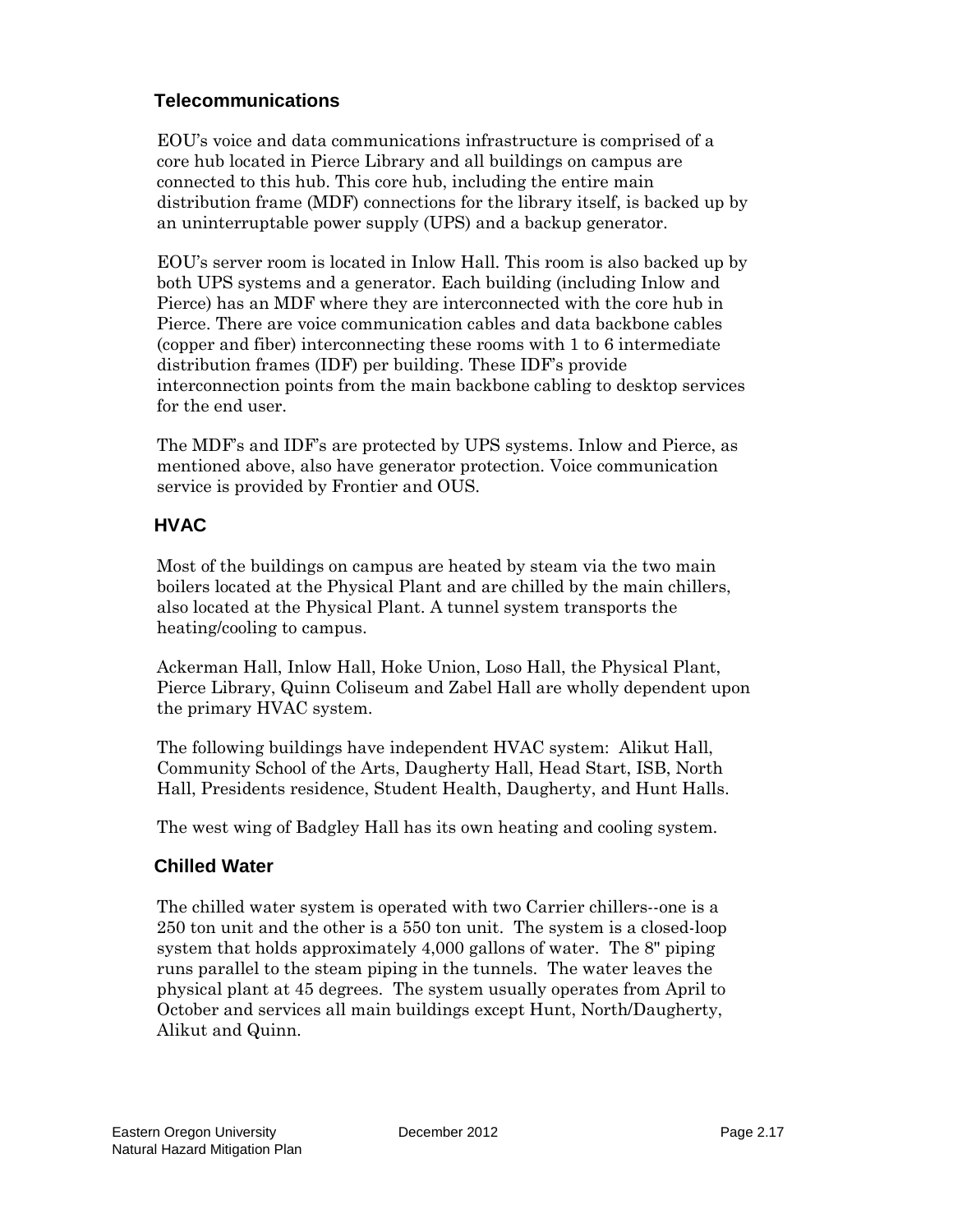# **Transportation and Commuting patterns**

There is one major transportation corridor, I-84, that passes through La Grande from east to west. There is a secondary road, Hwy 82, which connects the northeastern part of the state with I-84. Both I-84 and Hwy 82 travel through mountain passes to the north, east and west of La Grande. Every year, both the east and west passes are closed for periods of time ranging from hours to days as the result of snow and icy conditions.

The railroad also navigates through the east and west passes and could be affected by a natural disaster.

The Union County airport is located two miles from La Grande and is considered a general aviation airport. It is reasonable to expect that any natural disaster that affects the highway and rail systems could also affect the ability of the airport to function.

Employees commute from many communities in the region including, Cove, Elgin, Union, Baker City and Pendleton.

# **Existing Plans and Policies**

EOU's Natural Hazards Mitigation Plan includes a range of recommended action items that, when implemented, will reduce the campus's vulnerability to natural hazards. Many of these recommendations are consistent with the goals and objectives of EOU's existing plans and policies. Linking these to the natural hazards mitigation plan helps identify what resources already exist that can be used to implement the action items identified in the plan. It also increases their likelihood of being supported and updated, and maximizes the campus's resources.

The last Campus Master Plan was completed over a decade ago and is no longer valuable to the University due to changes in the strategic goals of EOU. A new Campus Master Plan is currently being developed by an architectural firm under the guidance of the Master Plan Executive Committee.

The primary intent of a Campus Master Plan is to inform and facilitate the efficient development of campus maintenance, repair and improvement projects in a way that will foster the image of the University, as well as support and contribute to the realization of its mission and its academic and strategic goals.

The Campus Master Plan document and associated reports produced by this effort will be primary tools for the University in successfully petitioning for approval and funding of its capital projects.

The 2012 Campus Master Plan will provide a framework for growth rather than a specific and prescriptive physical development plan. This strategy